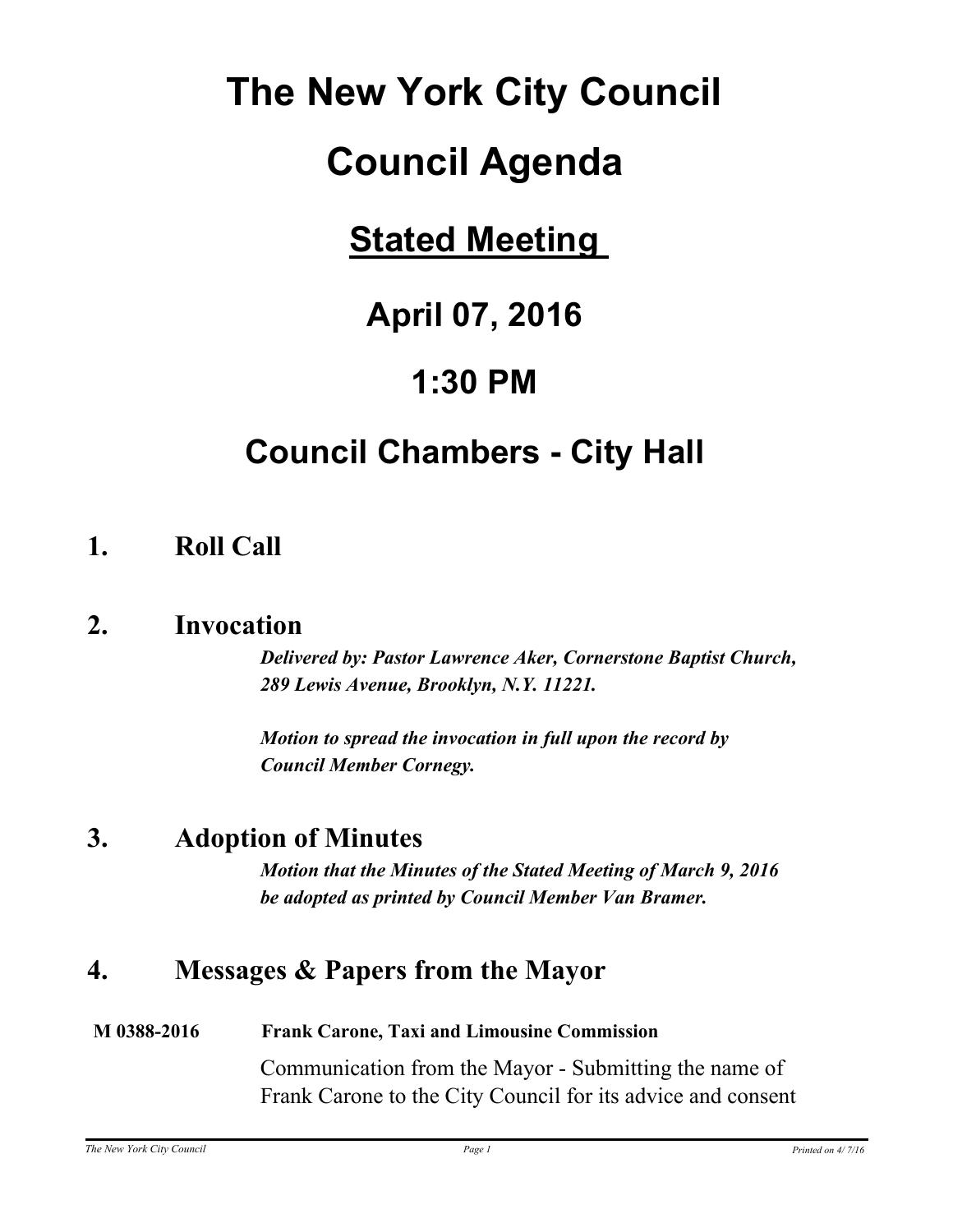| <b>Council Agenda</b>                                                                                                                                                                                                                                                                                              | April 07, 2016 |
|--------------------------------------------------------------------------------------------------------------------------------------------------------------------------------------------------------------------------------------------------------------------------------------------------------------------|----------------|
| concerning his reappointment to the New York City Taxi and<br>Limousine Commission, Pursuant to Sections 31 and 2301 of<br>the City Charter.                                                                                                                                                                       |                |
| <b>Rules, Privileges and Elections</b>                                                                                                                                                                                                                                                                             |                |
| Lauvienska Polanco, Taxi and Limousine Commission                                                                                                                                                                                                                                                                  |                |
| Communication from the Mayor - Submitting the name of<br>Lauvienska Polanco to the City Council for its advice and<br>consent concerning her appointment to the New York City<br>Taxi and Limousine Commission, Pursuant to Sections 31 and<br>2301 of the City Charter.<br><b>Rules, Privileges and Elections</b> |                |
| <b>Jeanne Lutfy, Landmarks Preservation Commission.</b>                                                                                                                                                                                                                                                            |                |
| Communication from the Mayor - Submitting the name of<br>Jeanne Lutfy to the Council for its advice and consent in<br>anticipation of her appointment to the Landmarks Preservation<br>Commission, pursuant to Sections 31 and 3020 of the New<br>York City Charter.<br><b>Rules, Privileges and Elections</b>     |                |
|                                                                                                                                                                                                                                                                                                                    |                |

**Offices** *None*

## **6. Petitions and Communications**

*None*

## **7. Land Use Call-Ups**

**M 0391-2016 Zoning, Sidewalk café, 289 Bleecker St, Manhattan (20165357 TCM)**

By Council Member Johnson:

**5.**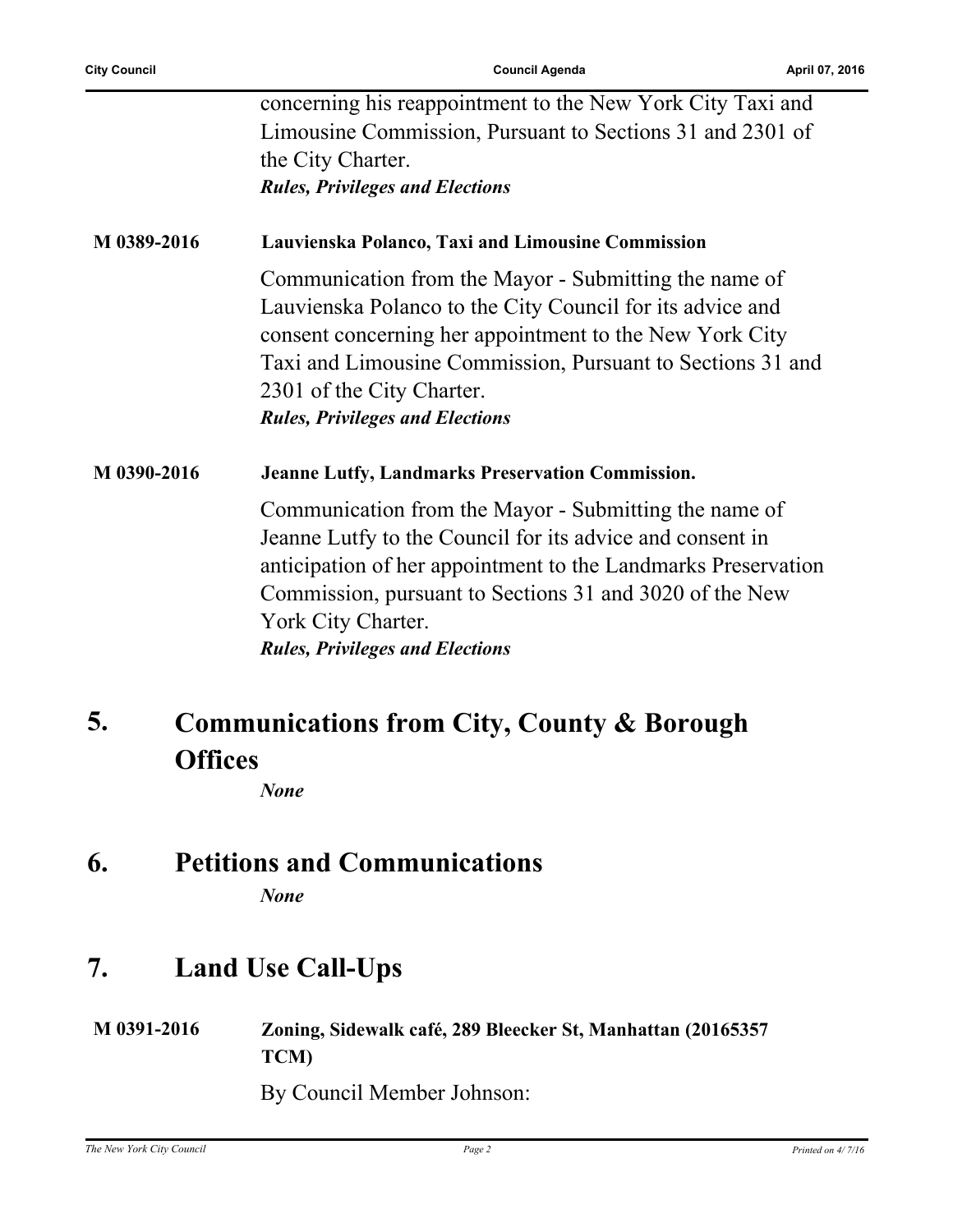Pursuant to Rule 11.20(b) of the Council and §20-226 or §20-225 of the New York City Administrative Code, the Council resolves that the action of the Department of Consumer Affairs approving an unenclosed sidewalk café located at 289 Bleecker Street, Borough of Manhattan, Community Board 2, Application No. 20165357 TCM shall be subject to review by the Council. *Coupled on Call-Up Vote*

#### **8. Communication from the Speaker**

- **9. Discussion of General Orders**
- **10. Reports of Special Committees** *None*

### **11. Reports of Standing Committees**

#### **Report of the Committee on Economic Development**

**Int 0704-2015-A Requiring a survey and study of racial, ethnic and gender diversity among the directors, officers and executive level staff members of city contractors.**

> A Local Law in relation to requiring a survey and study of racial, ethnic and gender diversity among the directors, officers and executive level staff members of city contractors *Amended and Coupled on GO*

#### **Report of the Committee on Finance**

**Int 0806-2015-B Establish a temporary program to resolve outstanding penalties imposed by the environmental control board.**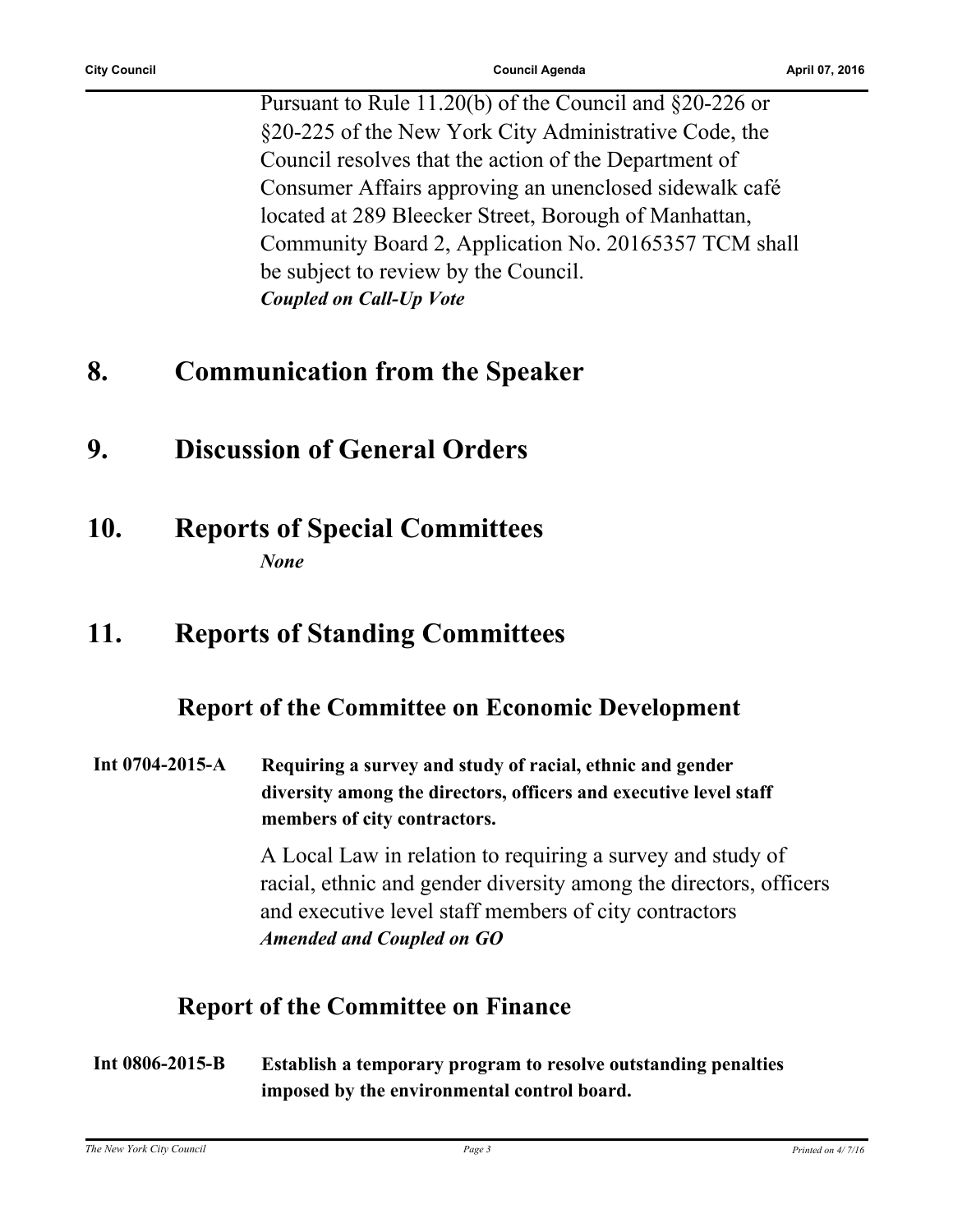A Local Law to establish a temporary program to resolve outstanding judgments imposed by the environmental control board *Amended and Coupled on GO*

**Report of the Committee on Governmental Operations**

#### **Int 0807-2015-A Notices of violation adjudicated by the environmental control board and issued generically to the "owner of" a business, organization or premises.**

A Local Law to amend the New York city charter, in relation to notices of violation adjudicated by the environmental control board and issued generically to the "owner of" a business, organization or premises *Amended and Coupled on GO*

**Int 0810-2015-A Providing for the denial of an application for, or the suspension, termination or revocation of, a license, permit or registration based on unpaid civil penalties imposed by the environmental control board or a tribunal of the office of administrative tri**

> A Local Law to amend the New York city charter, in relation to providing for the denial of an application for, or the suspension, termination or revocation of, a license, permit or registration based on unpaid civil penalties imposed by the environmental control board or a tribunal of the office of administrative trials and hearings *Amended and Coupled on GO*

**Int 0812-2015-A Requiring the inclusion of unique identifiers for buildings and lots in notices of violation adjudicated by the environmental control board.**

> A Local Law to amend the New York city charter, in relation to requiring the inclusion of unique identifiers for buildings and lots in notices of violation adjudicated by the environmental control board *Amended and Coupled on GO*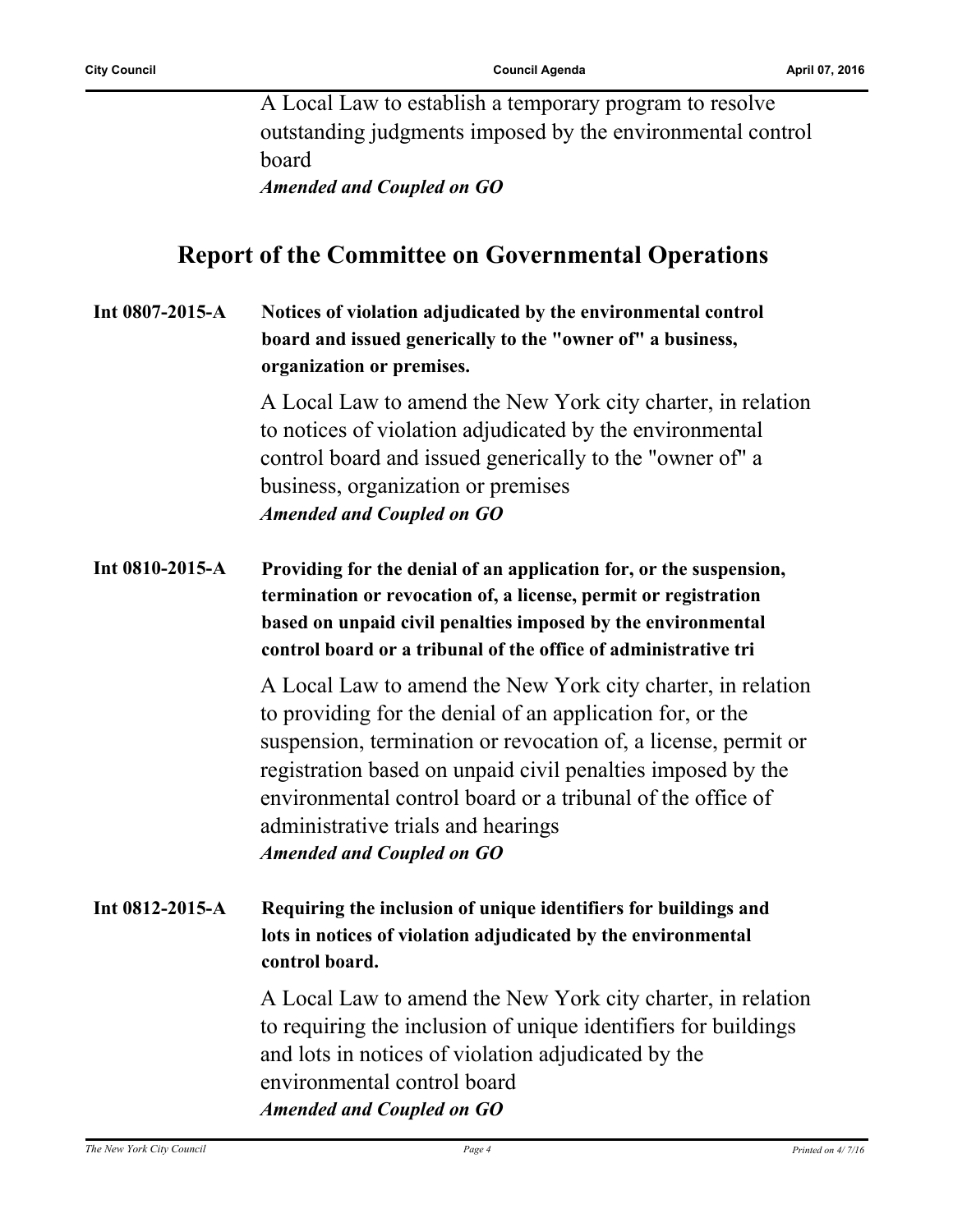### **Report of the Committee on Rules, Privileges, and Elections**

| Res 1031-2016 | M 321 - Ramon Peguero, Civilian Complaint Review Board                                                                                                                                 |
|---------------|----------------------------------------------------------------------------------------------------------------------------------------------------------------------------------------|
|               | RESOLUTION APPROVING THE DESIGNATION BY THE<br>COUNCIL OF RAMON PEGUERO AS A MEMBER OF<br>THE NEW YORK CITY CIVILIAN COMPLAINT REVIEW<br><b>BOARD</b><br><b>Coupled on GO</b>          |
| Res 1032-2016 | M 379 - Ms. Marbre C. Stahly-Butts, Civilian Complaint<br><b>Review Board.</b>                                                                                                         |
|               | RESOLUTION APPROVING THE DESIGNATION BY THE<br>COUNCIL OF MARBRE C. STAHLY-BUTTS AS A<br>MEMBER OF THE NEW YORK CITY CIVILIAN<br><b>COMPLAINT REVIEW BOARD</b><br><b>Coupled on GO</b> |
| Res 1033-2016 | M 380 - Mr. Michael J. Regan, Board of Correction.                                                                                                                                     |
|               | RESOLUTION APPROVING THE RE-APPOINTMENT BY<br>THE COUNCIL OF MICHAEL REGAN AS A MEMBER OF<br>THE NEW YORK CITY BOARD OF CORRECTION<br><b>Coupled on GO</b>                             |
| Res 1034-2016 | M 386 - Michelle de la Uz, City Planning Commission                                                                                                                                    |
|               | RESOLUTION APPROVING THE RE-APPOINTMENT BY<br>THE PUBLIC ADVOCATE OF MICHELLE DE LA UZ AS A<br>MEMBER OF THE NEW YORK CITY PLANNING<br><b>COMMISSION</b><br><b>Coupled on GO</b>       |

#### **Report of the Committee on Transportation**

**Int 0658-2015-A Requiring information security and use of personal information**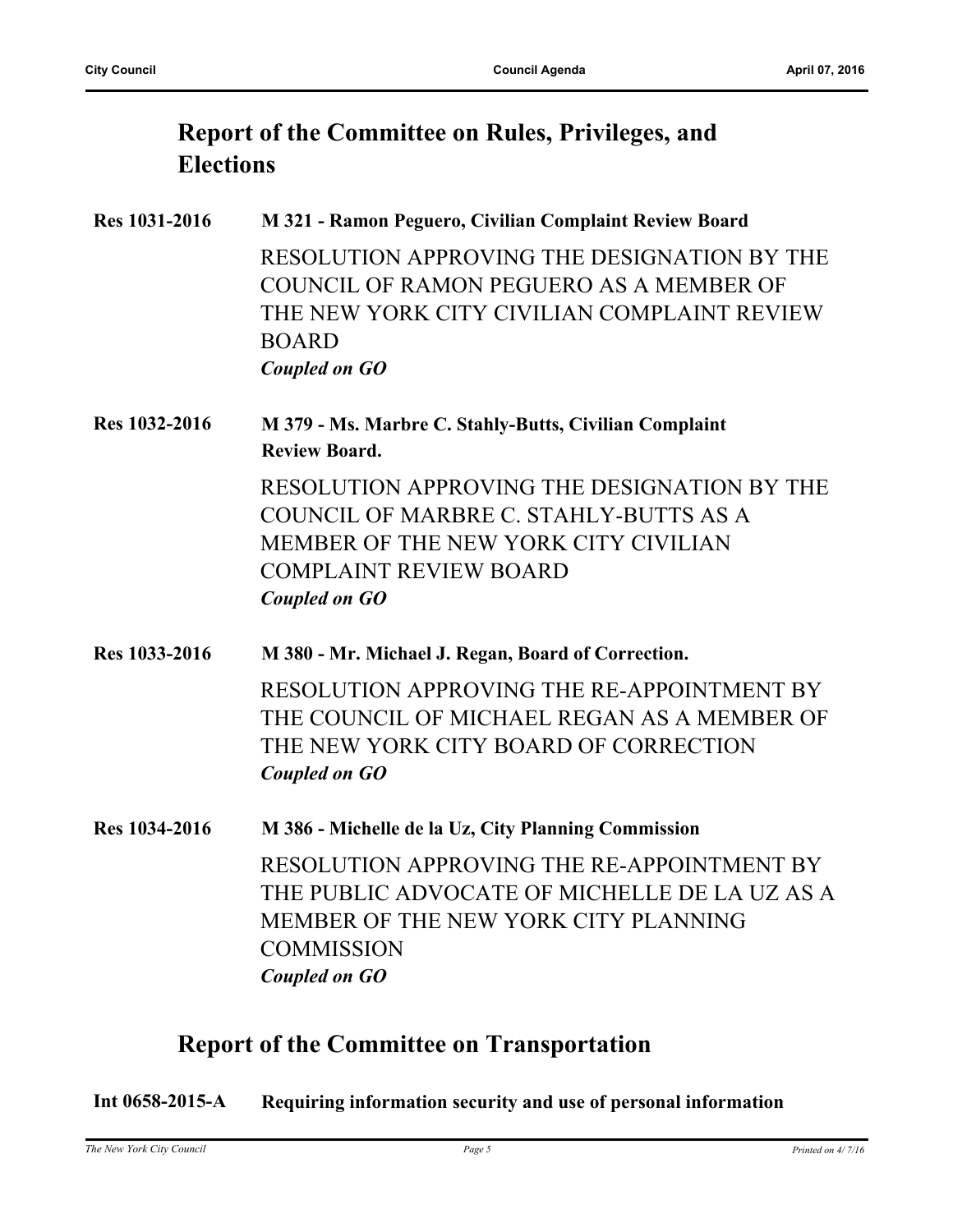L.

|                 | policies for services licensed by taxi and limousine commission.                                                                                                                                                                                                 |
|-----------------|------------------------------------------------------------------------------------------------------------------------------------------------------------------------------------------------------------------------------------------------------------------|
|                 |                                                                                                                                                                                                                                                                  |
|                 | A Local Law to amend the administrative code of the city of<br>New York, in relation to requiring information security and<br>use of personal information policies for services licensed by<br>taxi and limousine commission<br><b>Amended and Coupled on GO</b> |
| Int 1080-2016-A | Fare quotes for black car and luxury limousine service.                                                                                                                                                                                                          |
|                 | A Local Law to amend the administrative code of the city of<br>New York, in relation to fare quotes for black car and luxury<br>limousine service<br><b>Amended and Coupled on GO</b>                                                                            |
| Int 1092-2016-A | Retirement of black cars.                                                                                                                                                                                                                                        |
|                 | A Local Law to amend the administrative code of the city of<br>New York, in relation to the retirement of black cars<br><b>Amended and Coupled on GO</b>                                                                                                         |
| Int 1095-2016-A | Universal driver's license for taxicab and for-hire vehicle<br>drivers.                                                                                                                                                                                          |
|                 | A Local Law to amend the administrative code of the city of<br>New York, in relation to a universal driver's license for<br>taxicab and for-hire vehicle drivers<br><b>Amended and Coupled on GO</b>                                                             |
| Int 1096-2016-A | Increasing penalties for accepting a passenger by street hail<br>from a location where street hails are not permitted.                                                                                                                                           |
|                 | A Local Law to amend the administrative code of the city of<br>New York, in relation to increasing penalties for accepting a<br>passenger by street hail from a location where street hails are<br>not permitted<br><b>Amended and Coupled on GO</b>             |
| Int 1109-2016-B | Pedestrian plazas                                                                                                                                                                                                                                                |
|                 | A Local Law to amend the administrative code of the city of                                                                                                                                                                                                      |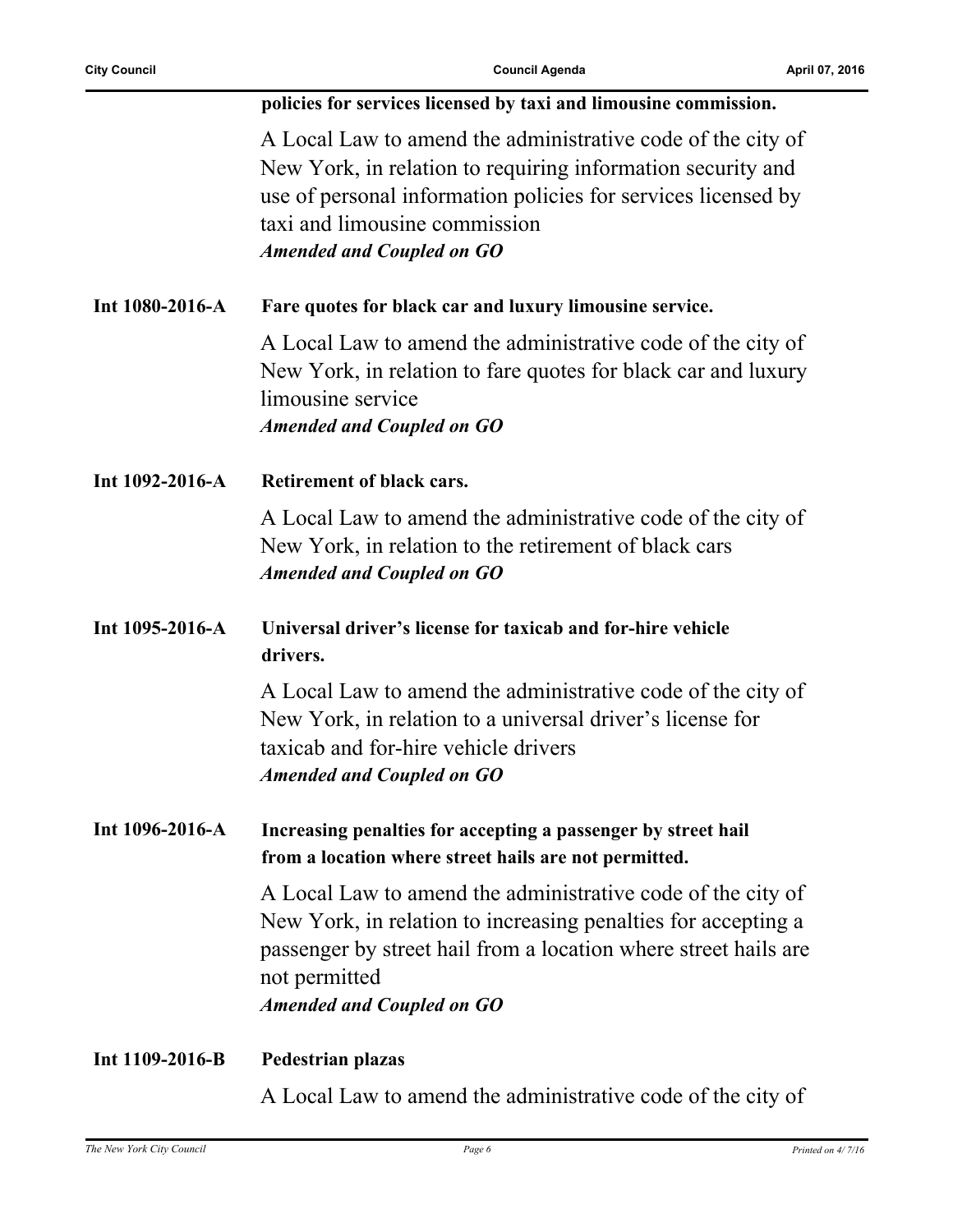New York, in relation to pedestrian plazas *Amended and Coupled on GO*

#### **12. General Orders Calendar**

**T2014-0002 Commissioner of Deeds** *Coupled on GO*

### **Coupled on General Order Calendar**

### **Economic Development**

**Int 0704-2015-A Requiring a survey and study of racial, ethnic and gender diversity among the directors, officers and executive level staff members of city contractors.** *A and GO*

#### **Finance**

**Int 0806-2015-B Establish a temporary program to resolve outstanding penalties imposed by the environmental control board.** *A and GO*

### **Governmental Operations**

- **Int 0807-2015-A Notices of violation adjudicated by the environmental control board and issued generically to the "owner of" a business, organization or premises.** *A and GO*
- **Int 0810-2015-A Providing for the denial of an application for, or the suspension, termination or revocation of, a license, permit or registration based on unpaid civil penalties imposed by the environmental control board or a tribunal of the office of administrative tri**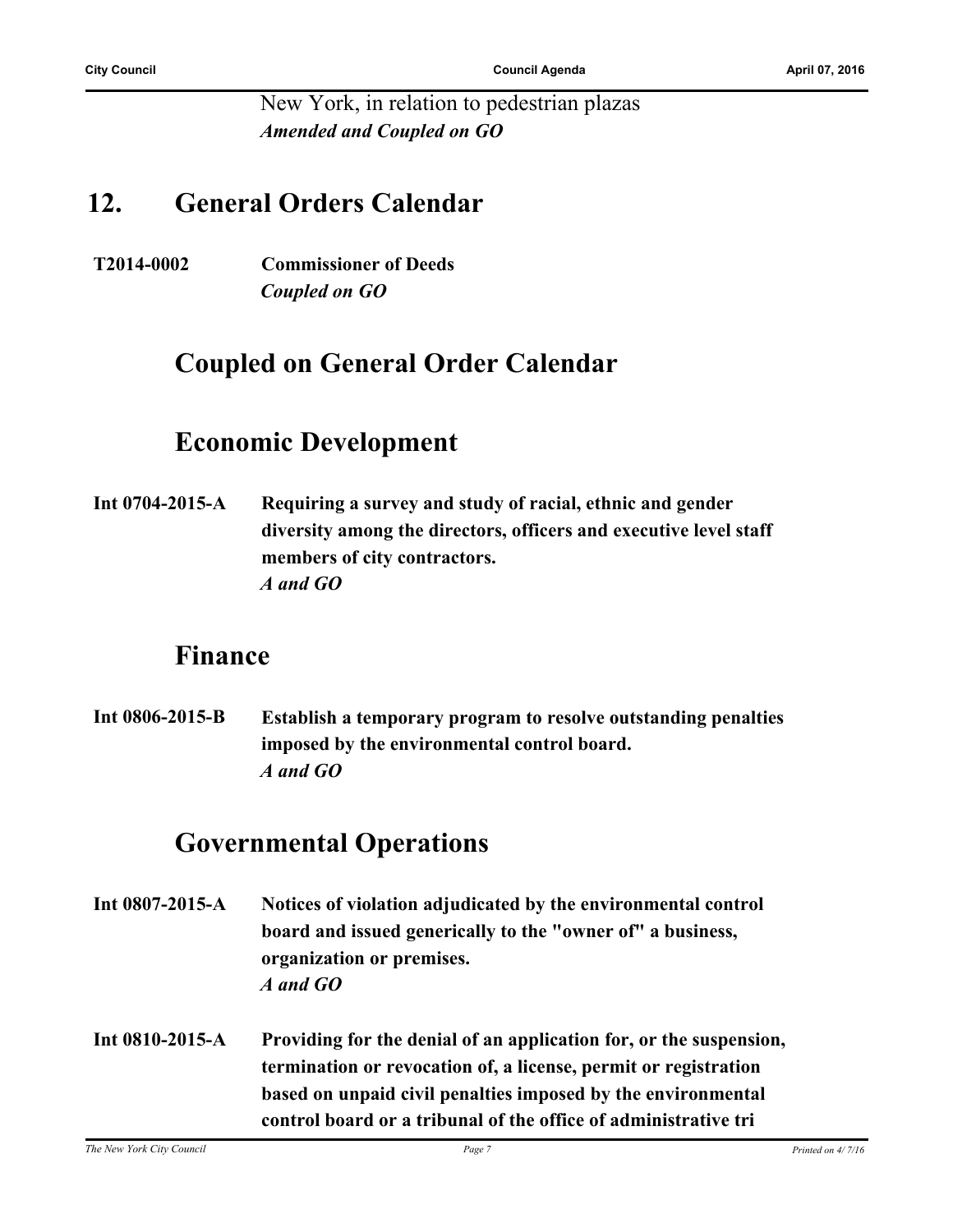#### *A and GO*

**Int 0812-2015-A Requiring the inclusion of unique identifiers for buildings and lots in notices of violation adjudicated by the environmental control board.** *A and GO*

### **Rules, Privileges, and Elections**

**Res 1031-2016 M 321 - Ramon Peguero, Civilian Complaint Review Board** *GO* **Res 1032-2016 M 379 - Ms. Marbre C. Stahly-Butts, Civilian Complaint Review Board.** *GO* **Res 1033-2016 M 380 - Mr. Michael J. Regan, Board of Correction.** *GO* **Res 1034-2016 M 386 - Michelle de la Uz, City Planning Commission** *GO*

### **Transportation**

- **Int 0658-2015-A Requiring information security and use of personal information policies for services licensed by taxi and limousine commission.** *A and GO*
- **Int 1080-2016-A Fare quotes for black car and luxury limousine service.** *A and GO*
- **Int 1092-2016-A Retirement of black cars.** *A and GO*
- **Int 1095-2016-A Universal driver's license for taxicab and for-hire vehicle drivers.**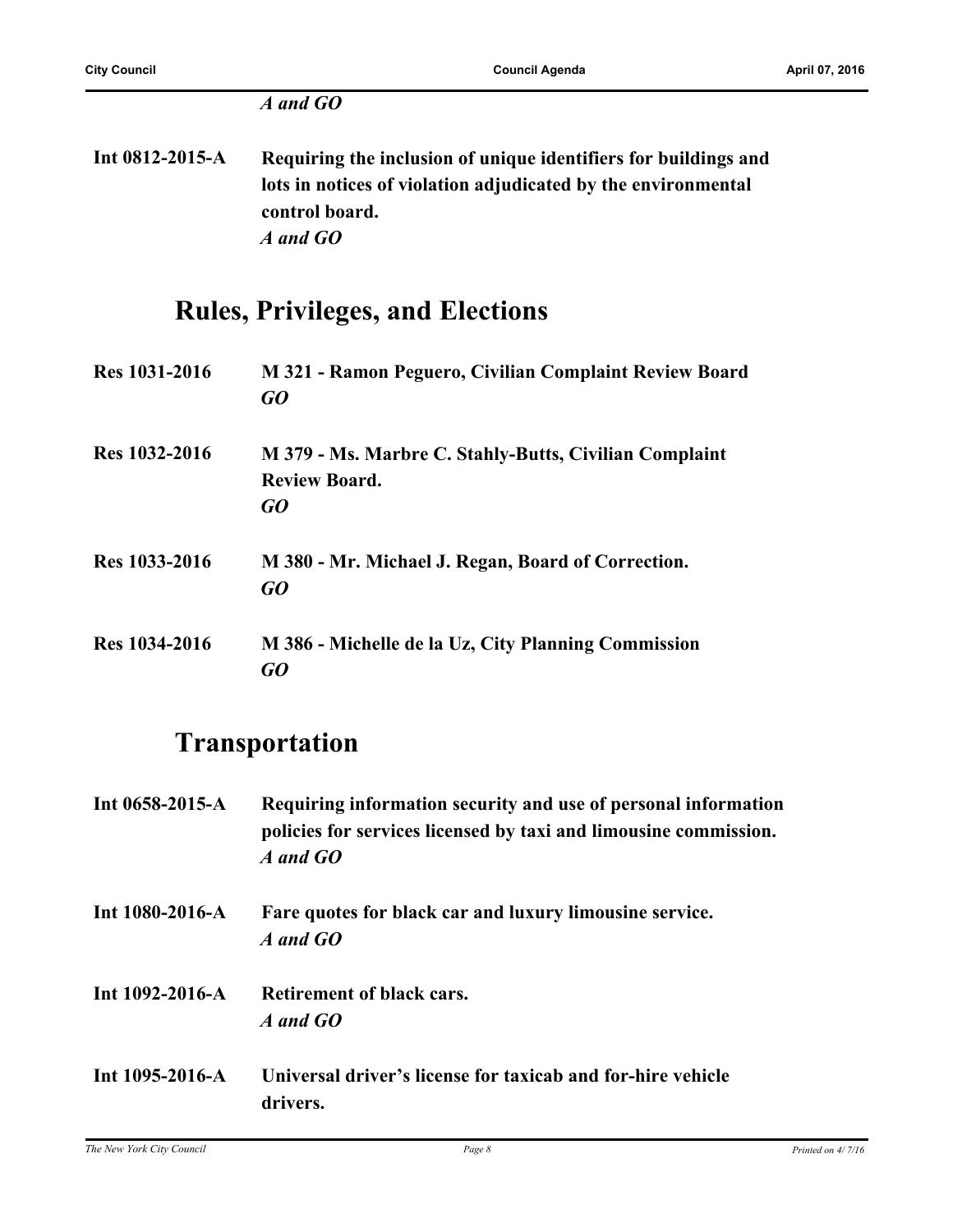#### *A and GO*

- **Int 1096-2016-A Increasing penalties for accepting a passenger by street hail from a location where street hails are not permitted.** *A and GO*
- **Int 1109-2016-B Pedestrian plazas** *A and GO*

#### **General Order Calendar**

**T2014-0002 Commissioner of Deeds** *GO*

#### **Introduction & Reading of Bills See Attached 13.**

#### **14. Discussion of Resolutions**

#### **15. Resolutions**

**Res 0928-2015-A US Supreme Court to issue a decision in United States v. Texas that overturns the Fifth Circuit's ruling in Texas v. United States, and upholds the implementation of President Obama's expanded DACA and DAPA programs.**

> Resolution calling on the United States Supreme Court to issue a decision in United States v. Texas that overturns the Fifth Circuit's ruling in Texas v. United States, and upholds the implementation of President Obama's expanded DACA and DAPA programs.

*Amended and Adopted by the Committee on Immigration*

## **16. General Discussion**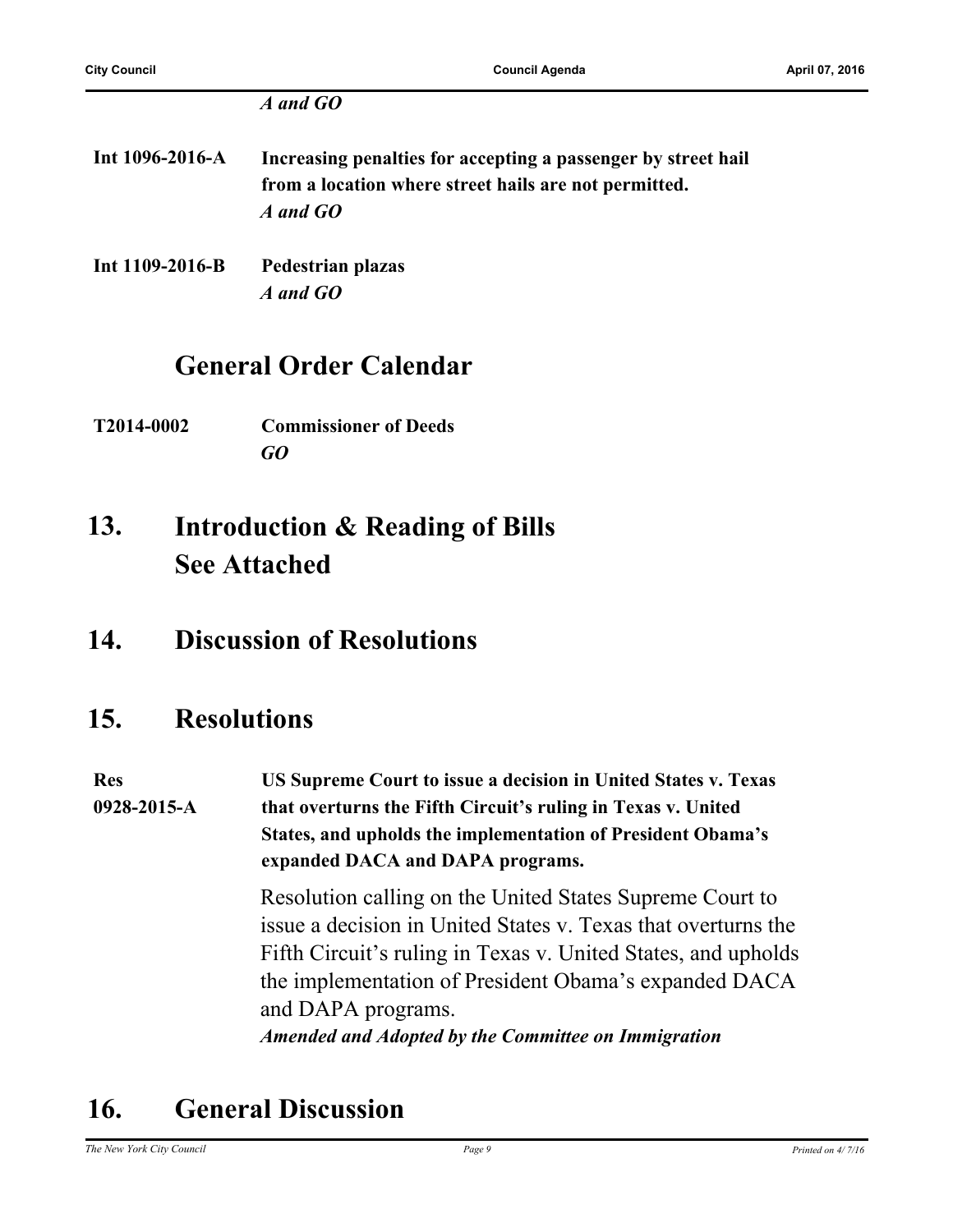## **17. Extension of Remarks**

#### **INTRODUCTION AND READING OF BILLS**

| Int 1135-2016 | By The Speaker (Council Member Mark-Viverito)                                                                                                                                                                                                                                                                                                                                                                                                                                                                                        |
|---------------|--------------------------------------------------------------------------------------------------------------------------------------------------------------------------------------------------------------------------------------------------------------------------------------------------------------------------------------------------------------------------------------------------------------------------------------------------------------------------------------------------------------------------------------|
|               | A Local Law to amend the administrative code of the city of<br>New York, in relation to neighborhood support teams<br><b>Public Safety</b>                                                                                                                                                                                                                                                                                                                                                                                           |
| Int 1136-2016 | By The Speaker (Council Member Mark-Viverito)                                                                                                                                                                                                                                                                                                                                                                                                                                                                                        |
|               | A Local Law to amend the administrative code of the city of<br>New York, in relation to the collection and evaluation of civil<br>actions and other complaints alleging misconduct by<br>correction officers<br><b>Oversight and Investigations</b>                                                                                                                                                                                                                                                                                  |
| Int 1137-2016 | By The Speaker (Council Member Mark-Viverito) and Council<br>Member Cumbo                                                                                                                                                                                                                                                                                                                                                                                                                                                            |
|               | A Local Law to amend the New York city charter, in relation<br>to creating a gender equity advisory board<br><b>Women's Issues</b>                                                                                                                                                                                                                                                                                                                                                                                                   |
| Res 1024-2016 | By The Speaker (Council Member Mark-Viverito) and Council<br>Member Gibson                                                                                                                                                                                                                                                                                                                                                                                                                                                           |
|               | Resolution calling on Congress and the President to oppose<br>H.R.923/S.498, known as the "Constitutional Concealed"<br>Carry Reciprocity Act of 2015," and related bill H.R.402,<br>known as the "National Right-to-Carry Reciprocity Act of<br>2015," which would allow a resident from one state who has a<br>license to carry a concealed handgun to lawfully carry his or<br>her handgun in a different state, regardless of the licensing<br>eligibility standards in the other state.<br><b>Preconsidered - Public Safety</b> |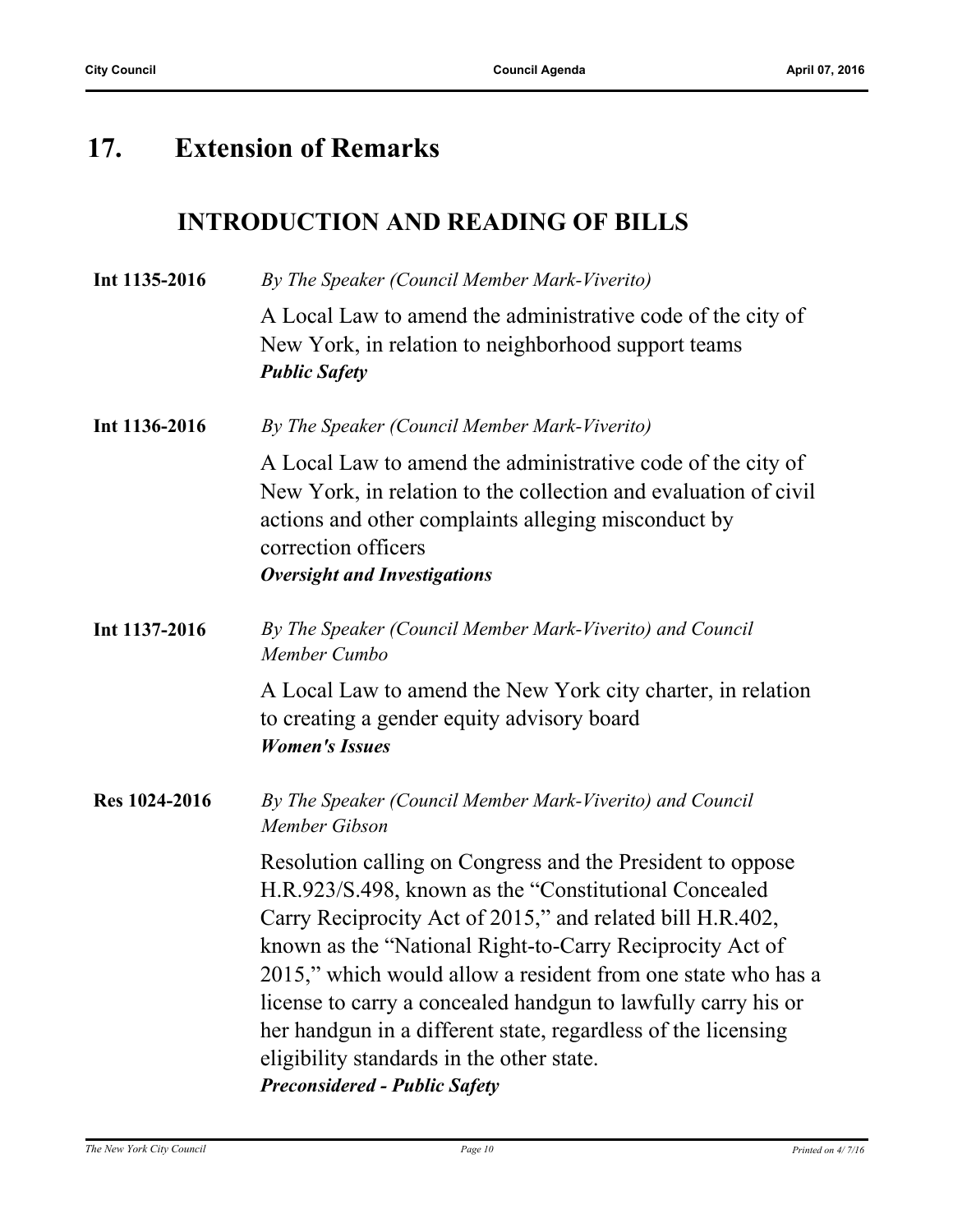| Int 1138-2016 | By Council Member Barron                                                                                                                                                                                                                                                                                                                                                                                      |
|---------------|---------------------------------------------------------------------------------------------------------------------------------------------------------------------------------------------------------------------------------------------------------------------------------------------------------------------------------------------------------------------------------------------------------------|
|               | A Local Law to establish a task force to review proposals for<br>restoring free tuition at the City University of New York<br><b>Higher Education</b>                                                                                                                                                                                                                                                         |
| Int 1139-2016 | By Council Member Borelli                                                                                                                                                                                                                                                                                                                                                                                     |
|               | A Local Law to amend the administrative code of the city of<br>New York, in relation to allowing restaurant surcharges<br><b>Consumer Affairs</b>                                                                                                                                                                                                                                                             |
| Int 1140-2016 | By Council Member Cabrera                                                                                                                                                                                                                                                                                                                                                                                     |
|               | A Local Law to amend the administrative code of the city of<br>New York, in relation to prohibiting smoking and using<br>electronic cigarettes in vehicles when a child under the age of<br>eight is present, and to repeal subdivision f of section 17-505<br><b>Health</b>                                                                                                                                  |
| Res 1025-2016 | By Council Member Cabrera                                                                                                                                                                                                                                                                                                                                                                                     |
|               | Resolution calling upon the New York State Legislature to<br>pass and the Governor to sign a law amending article 45 of the<br>Civil Practice Law and Rules to prohibit juvenile admissions<br>and statements against penal interest made during<br>court-ordered mental health screening and treatment from<br>being admitted into evidence in subsequent criminal<br>proceedings<br><b>Juvenile Justice</b> |
| Res 1026-2016 | By Council Members Cabrera and Levin                                                                                                                                                                                                                                                                                                                                                                          |
|               | Resolution calling upon the Department of Education to have<br>a full time mental health counselor on staff at every<br>elementary and middle school.<br><b>Education</b>                                                                                                                                                                                                                                     |
| Res 1027-2016 | By Council Member Cabrera                                                                                                                                                                                                                                                                                                                                                                                     |
|               | Resolution calling upon the New York State Legislature to                                                                                                                                                                                                                                                                                                                                                     |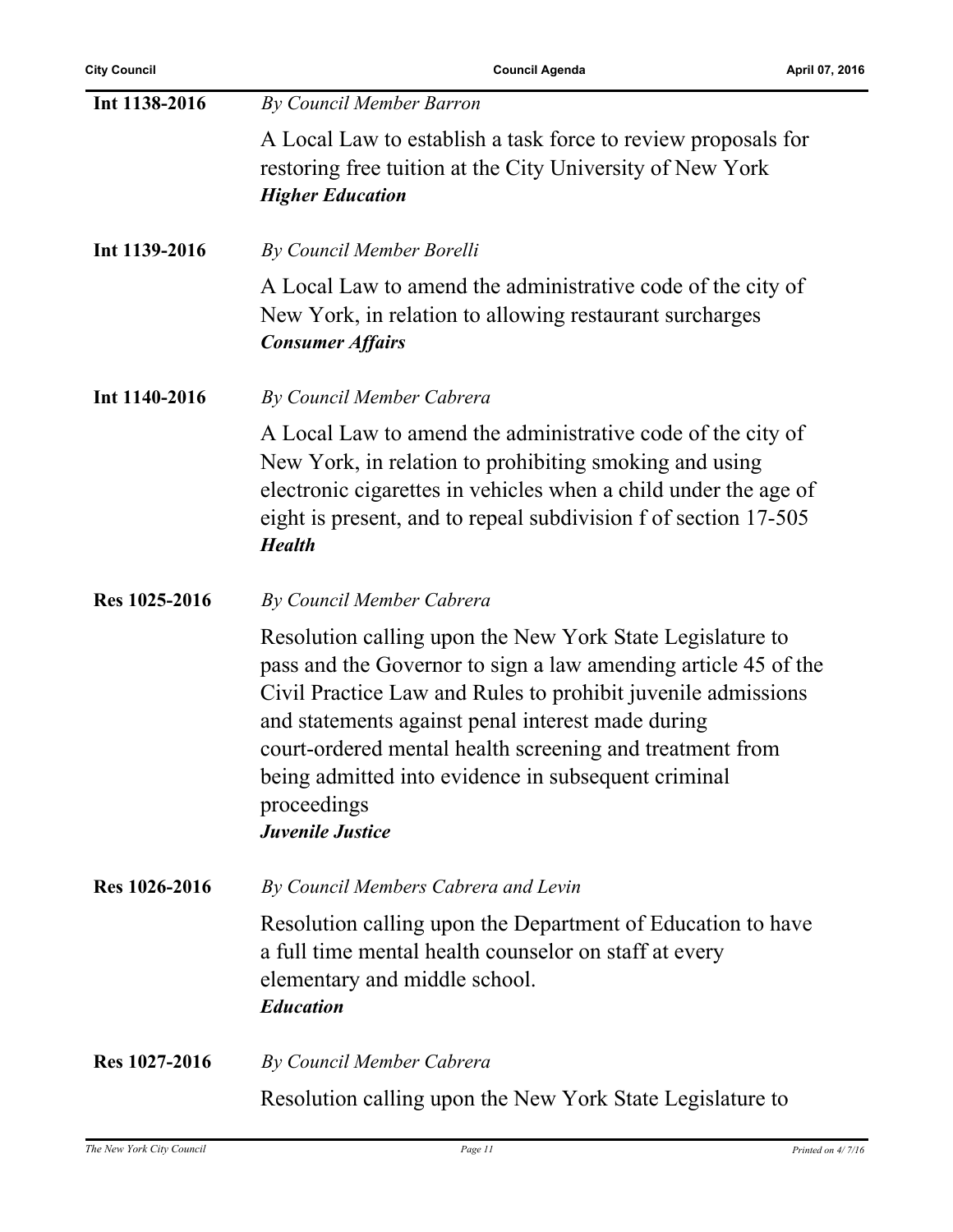|               | pass and the Governor to sign A.4330/S.5439, legislation                                                                                                                                                                                                                                                             |
|---------------|----------------------------------------------------------------------------------------------------------------------------------------------------------------------------------------------------------------------------------------------------------------------------------------------------------------------|
|               | regarding the certification or training of teachers,                                                                                                                                                                                                                                                                 |
|               | administrators and instructors in the area of dyslexia and                                                                                                                                                                                                                                                           |
|               | related disorders.                                                                                                                                                                                                                                                                                                   |
|               | <b>Education</b>                                                                                                                                                                                                                                                                                                     |
|               |                                                                                                                                                                                                                                                                                                                      |
| Res 1028-2016 | By Council Members Chin and Van Bramer                                                                                                                                                                                                                                                                               |
|               | Resolution calling on the State Legislature to introduce and<br>pass, and the Governor to sign, legislation amending Article<br>7-B of the Multiple Dwelling Law to expand the definition of<br>an "artist" for the purpose of qualifying for certain joint<br>living-work quarters.<br><b>Housing and Buildings</b> |
| Int 1141-2016 | By Council Member Constantinides                                                                                                                                                                                                                                                                                     |
|               | A Local Law to amend the administrative code of the city of                                                                                                                                                                                                                                                          |
|               |                                                                                                                                                                                                                                                                                                                      |
|               | New York, in relation to creating online applications for                                                                                                                                                                                                                                                            |
|               | rooftop access variances                                                                                                                                                                                                                                                                                             |
|               | <b>Fire and Criminal Justice Services</b>                                                                                                                                                                                                                                                                            |
| Int 1142-2016 | By Council Member Crowley                                                                                                                                                                                                                                                                                            |
|               | A Local Law to amend the administrative code of the city of                                                                                                                                                                                                                                                          |
|               | New York, in relation to requiring the department of probation                                                                                                                                                                                                                                                       |
|               | to report on recidivism and related statistics                                                                                                                                                                                                                                                                       |
|               | <b>Fire and Criminal Justice Services</b>                                                                                                                                                                                                                                                                            |
| Int 1143-2016 | By Council Member Crowley                                                                                                                                                                                                                                                                                            |
|               |                                                                                                                                                                                                                                                                                                                      |
|               | A Local Law to amend the administrative code of the city of                                                                                                                                                                                                                                                          |
|               | New York, in relation to prohibiting inmate contact by staff of                                                                                                                                                                                                                                                      |
|               | the department of correction accused of sexually abusing                                                                                                                                                                                                                                                             |
|               | inmates                                                                                                                                                                                                                                                                                                              |
|               | <b>Fire and Criminal Justice Services</b>                                                                                                                                                                                                                                                                            |
| Int 1144-2016 | By Council Members Cumbo and Crowley                                                                                                                                                                                                                                                                                 |
|               | A Local Law to amend the administrative code of the city of                                                                                                                                                                                                                                                          |
|               | New York, in relation to requiring the use of trauma-informed                                                                                                                                                                                                                                                        |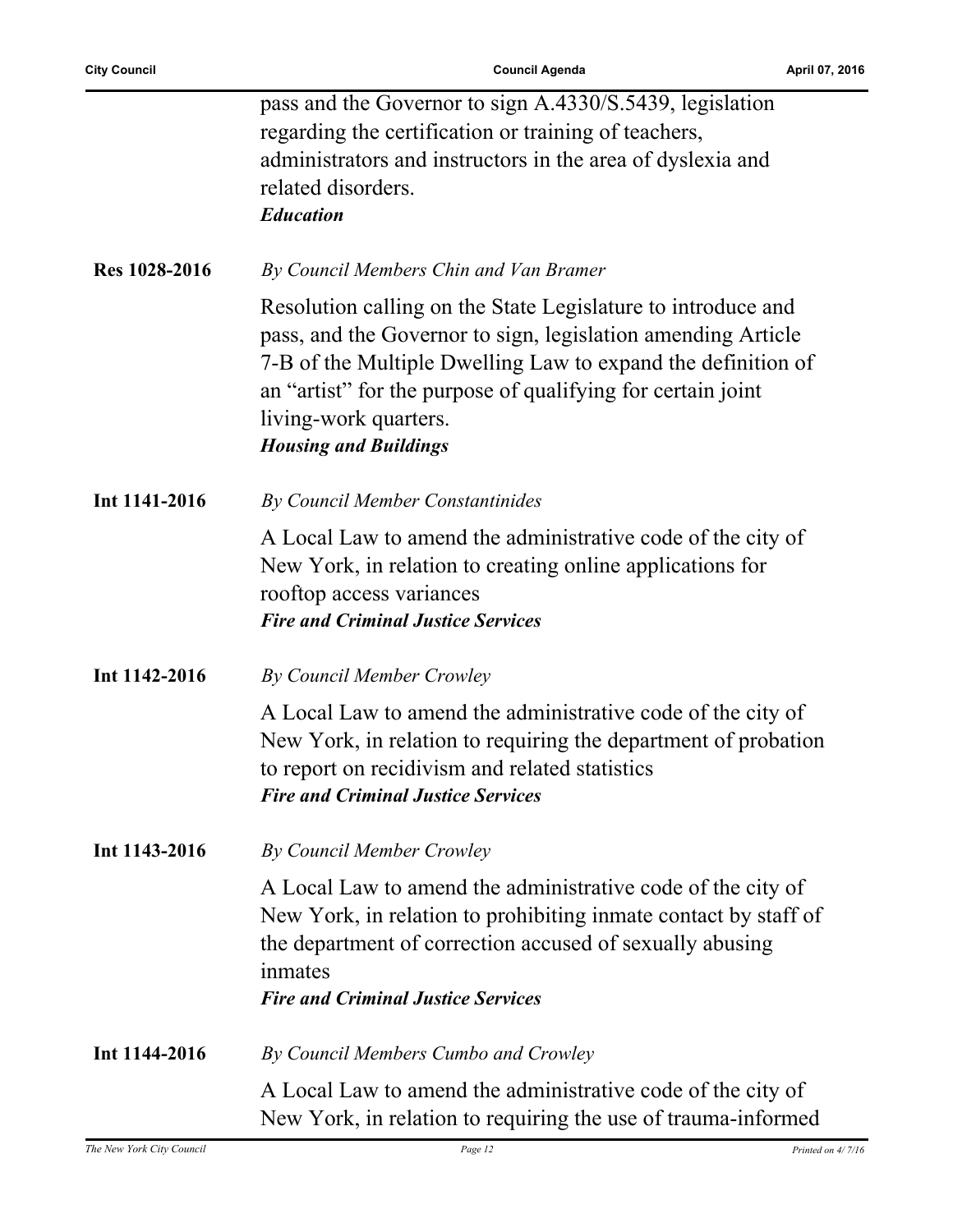|               | care in city correctional facilities<br><b>Fire and Criminal Justice Services</b>                                                                                                                                                                       |
|---------------|---------------------------------------------------------------------------------------------------------------------------------------------------------------------------------------------------------------------------------------------------------|
| Int 1145-2016 | By Council Members Cumbo and Levine                                                                                                                                                                                                                     |
|               | A Local Law to amend the administrative code of the city of<br>New York, in relation to the installation of emergency call<br>boxes within city parks<br><b>Parks and Recreation</b>                                                                    |
| Int 1146-2016 | By Council Members Cumbo and Levine                                                                                                                                                                                                                     |
|               | A Local Law to amend the administrative code of the city of<br>New York, in relation to the preparation of a park safety report<br><b>Parks and Recreation</b>                                                                                          |
| Int 1147-2016 | By Council Members Cumbo, The Speaker (Council Member<br>Mark-Viverito) and Gibson                                                                                                                                                                      |
|               | A Local Law to amend the New York city charter, in relation<br>to establishing an office of crime victim services<br><b>Public Safety</b>                                                                                                               |
| Int 1148-2016 | By Council Member Dromm                                                                                                                                                                                                                                 |
|               | A Local Law to amend the administrative code of the city of<br>New York, in relation to requiring the department of<br>correction to report on educational programming for<br>adolescents and young adults<br><b>Fire and Criminal Justice Services</b> |
| Res 1029-2016 | By Council Member Eugene                                                                                                                                                                                                                                |
|               | Resolution calling upon New York City to allow city<br>employees without children to take one-time paid six-week<br>leave similar to Paid Parental Leave<br><b>Civil Service and Labor</b>                                                              |
| Int 1149-2016 | By Council Members Garodnick and Chin                                                                                                                                                                                                                   |
|               | A Local Law to amend the administrative code of the city of                                                                                                                                                                                             |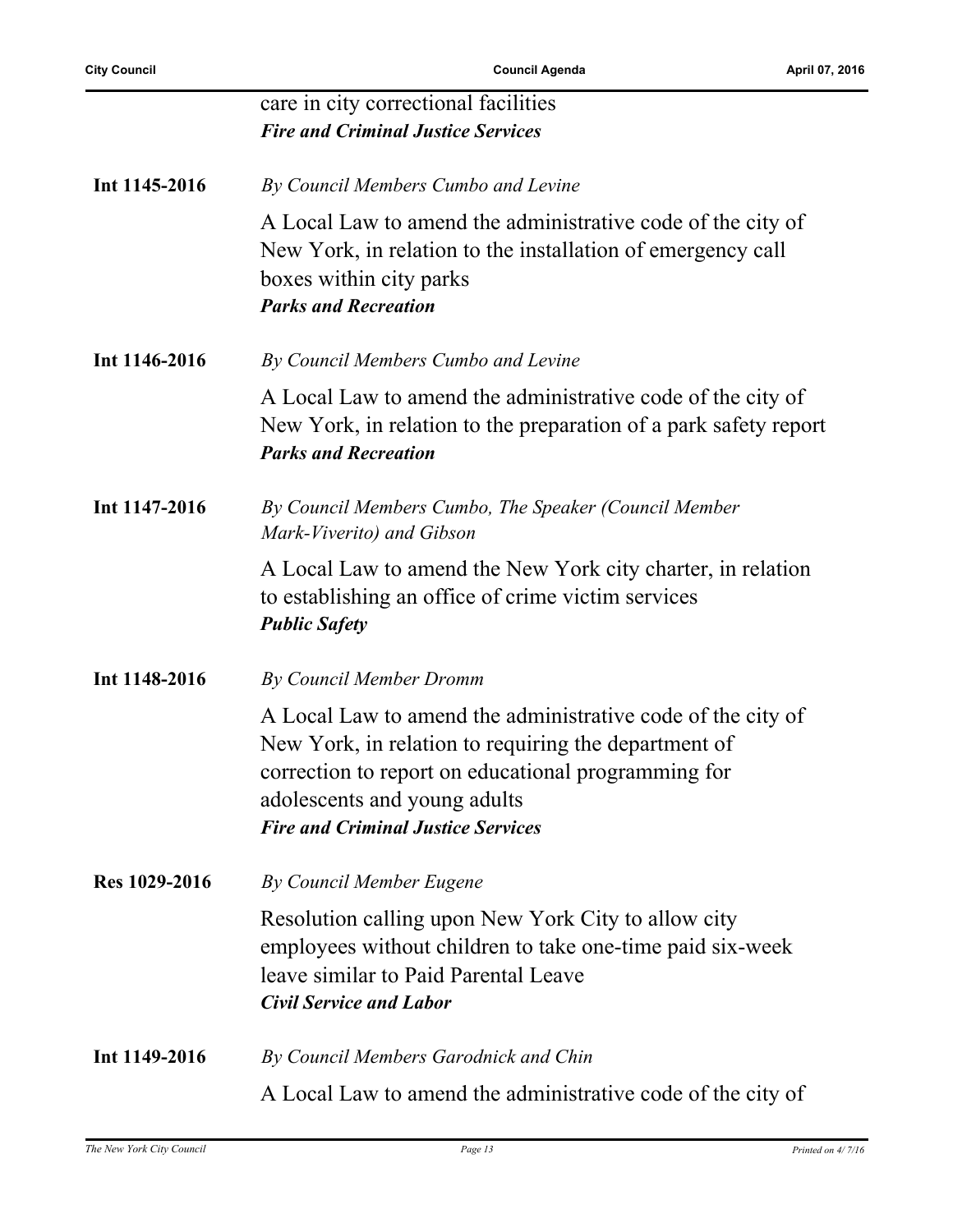|               | New York, in relation to licensing ticket sellers<br><b>Consumer Affairs</b>                                                                                                                                                 |
|---------------|------------------------------------------------------------------------------------------------------------------------------------------------------------------------------------------------------------------------------|
| Res 1030-2016 | By Council Members Grodenchik and Richards                                                                                                                                                                                   |
|               | Resolution calling upon the Mayor and the Police<br>Commissioner of the City of New York to create a new police<br>precinct in Queens by dividing the 105th Precinct into two<br>separate precincts.<br><b>Public Safety</b> |
| Int 1150-2016 | By Council Member Johnson and The Speaker (Council Member<br>Mark-Viverito)                                                                                                                                                  |
|               | A Local Law to amend the New York city charter, in relation<br>to creating a municipal division of transitional services<br><b>Public Safety</b>                                                                             |
| Int 1151-2016 | By Council Member Levine                                                                                                                                                                                                     |
|               | A Local Law to amend the administrative code of the city of<br>New York, in relation to permits for large special events<br>issued by the department of parks and recreation<br><b>Parks and Recreation</b>                  |
| Int 1152-2016 | By The Public Advocate (Ms. James)                                                                                                                                                                                           |
|               | A Local Law to amend the administrative code of the city of<br>New York, in relation to the maximum fee allowed when<br>transferring money to a city inmate<br><b>Fire and Criminal Justice Services</b>                     |
| Int 1153-2016 | By Council Members Torres and Levine                                                                                                                                                                                         |
|               | A Local Law to amend the New York city charter and the<br>administrative code of the city of New York, in relation to the<br>creation of an endangered affordable housing watch list<br><b>Housing and Buildings</b>         |
| Int 1154-2016 | By Council Member Treyger                                                                                                                                                                                                    |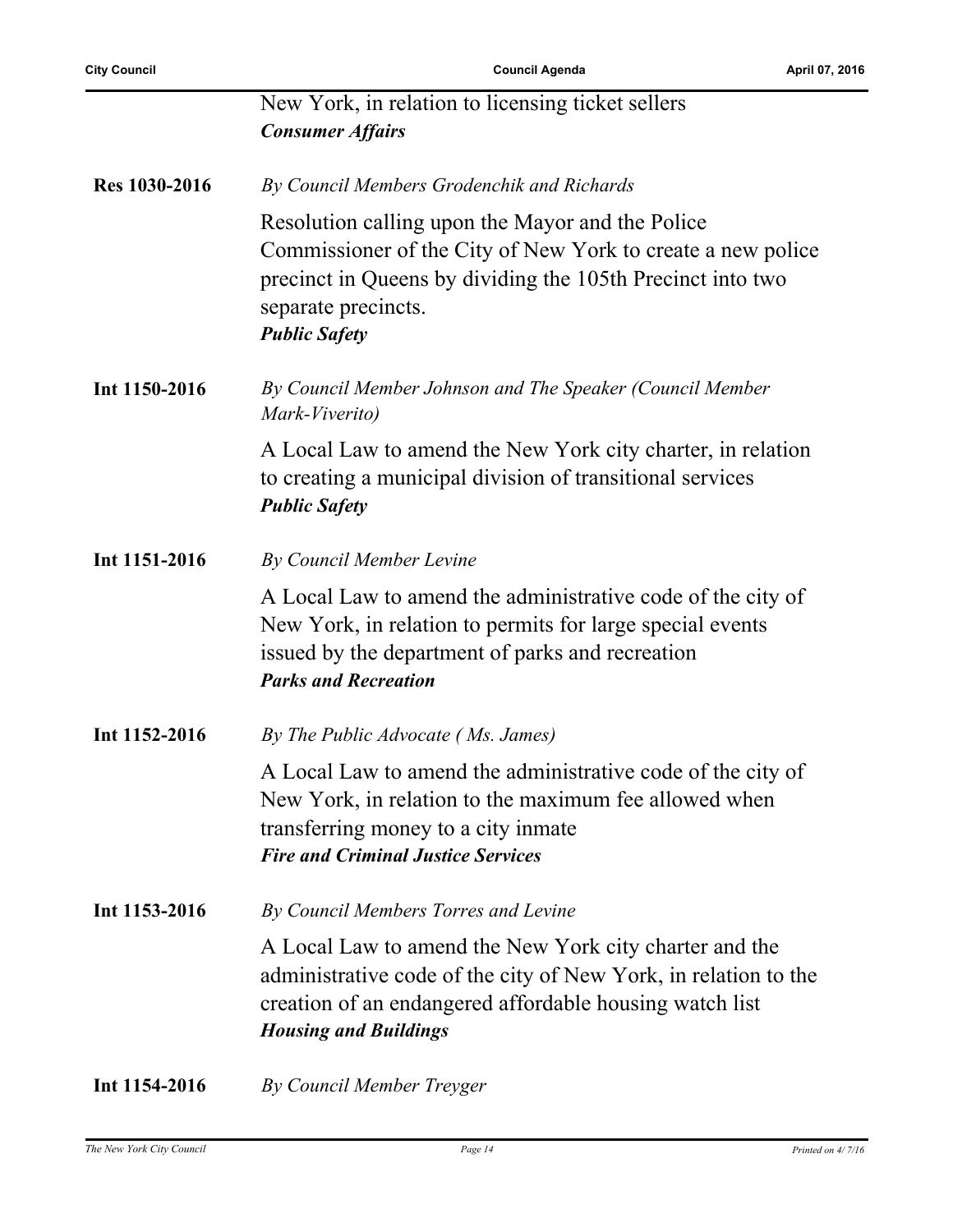|               | A Local Law to amend the administrative code of the city of<br>New York, in relation to the creation of a displaced persons<br>registry.<br><b>Recovery and Resiliency</b>                                                                                                                                                                                                                                                                                                                                                                                                                                 |
|---------------|------------------------------------------------------------------------------------------------------------------------------------------------------------------------------------------------------------------------------------------------------------------------------------------------------------------------------------------------------------------------------------------------------------------------------------------------------------------------------------------------------------------------------------------------------------------------------------------------------------|
| Int 1155-2016 | By Council Member Treyger                                                                                                                                                                                                                                                                                                                                                                                                                                                                                                                                                                                  |
|               | A Local Law to amend the New York city charter, in relation<br>to maintaining a voluntary registry of people who may need<br>evacuation assistance in the event of an emergency<br><b>Recovery and Resiliency</b>                                                                                                                                                                                                                                                                                                                                                                                          |
| Int 1156-2016 | By Council Members Van Bramer, Constantinides and Vacca                                                                                                                                                                                                                                                                                                                                                                                                                                                                                                                                                    |
|               | A Local Law to amend the New York city charter and the<br>administrative code of the city of New York, in relation to<br>requiring the posting of current and planned water supply<br>outages to the city's website and to the website of the<br>department of environmental protection<br><b>Environmental Protection</b>                                                                                                                                                                                                                                                                                 |
| Int 1157-2016 | By Council Member Williams                                                                                                                                                                                                                                                                                                                                                                                                                                                                                                                                                                                 |
|               | A Local Law to amend the administrative code of the city of<br>New York, in relation to exchanging gifts with department of<br>buildings employees.<br><b>Housing and Buildings</b>                                                                                                                                                                                                                                                                                                                                                                                                                        |
| LU 0354-2016  | By Council Member Greenfield                                                                                                                                                                                                                                                                                                                                                                                                                                                                                                                                                                               |
|               | Application No. 20165357 TCM pursuant to Section 20-226<br>of the Administrative Code of the City of New York,<br>concerning the petition of 289 Bleecker Restaurant LLC, for a<br>revocable consent to establish, maintain and operate an<br>unenclosed sidewalk café located at 289 Bleecker Street,<br>Borough of Manhattan, Community Board 2, Council District<br>3. This application is subject to review and action by the Land<br>Use Committee only if called-up by vote of the Council<br>pursuant to Rule 11.20b of the Council and Section 20-226 of<br>the New York City Administrative Code. |